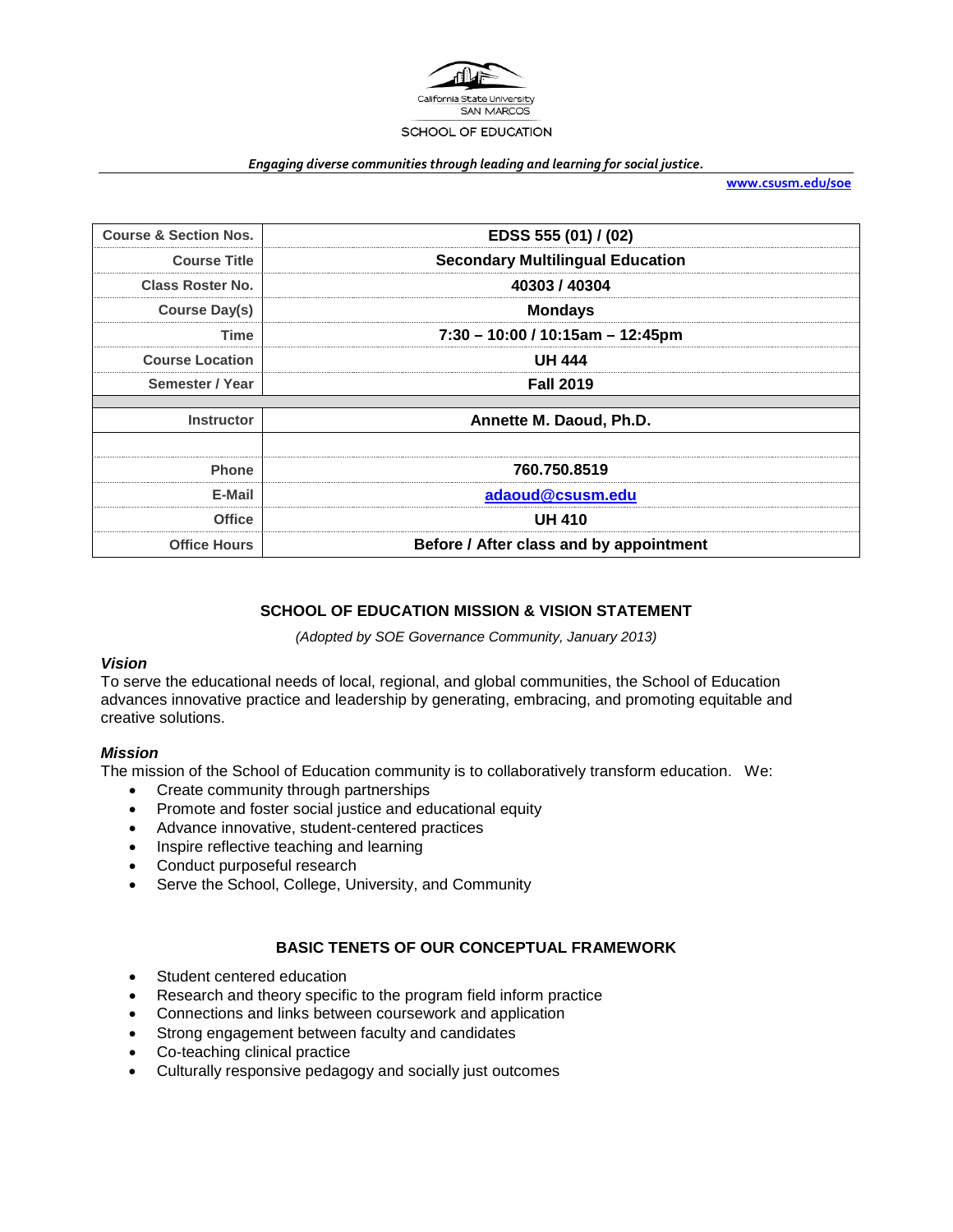# **TABLE OF CONTENTS**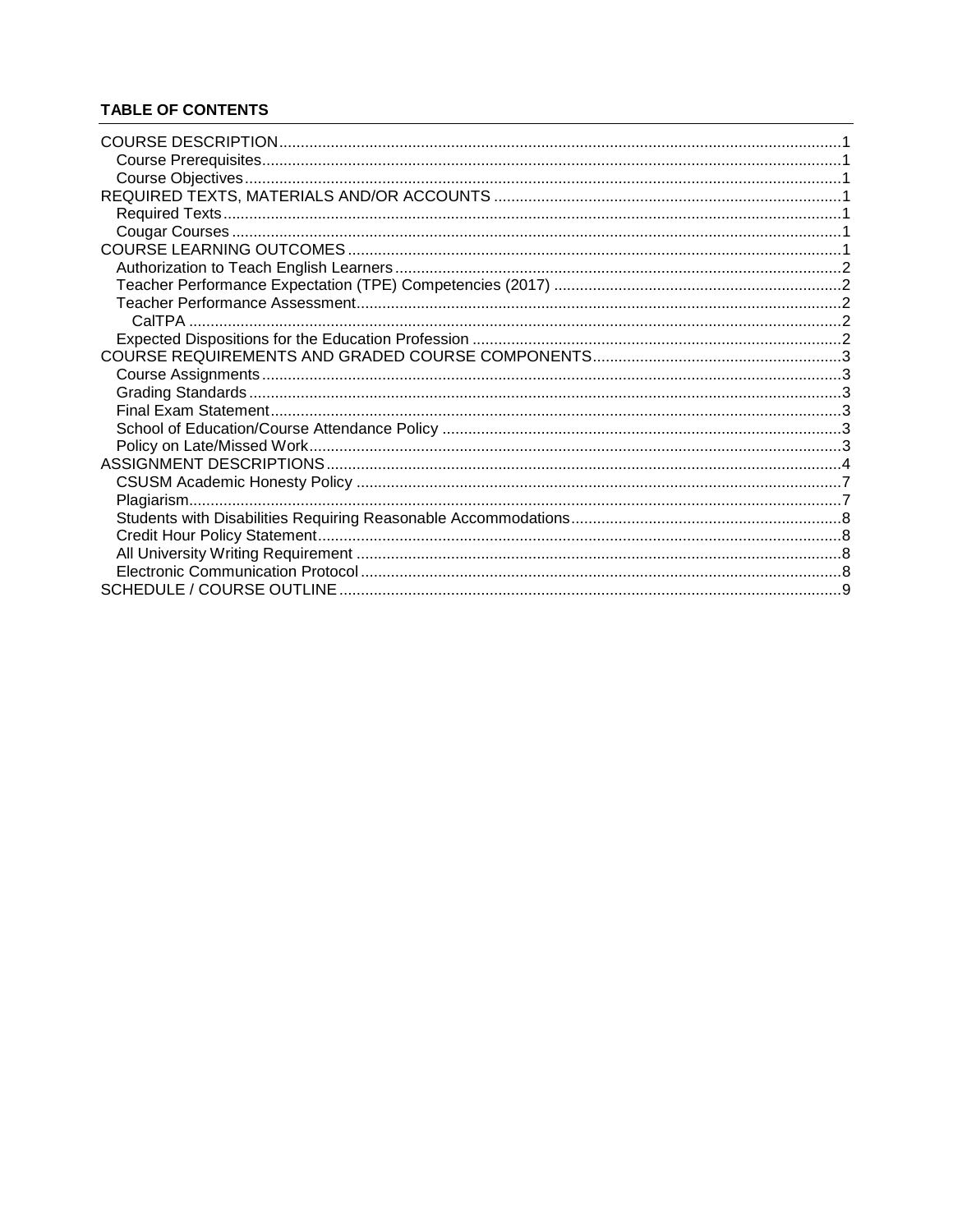# **COURSE DESCRIPTION**

<span id="page-2-0"></span>Focuses on developing an understanding of culturally responsive theory, methodology, and assessment of second language acquisition in integrated and inclusive secondary classrooms.

DAOUD: This course addresses the needs of high school teachers faced with the growing diversity that exists in today's classrooms. As such it will focus on bilingual sociolinguistic/sociocultural competence and implications for learning and instruction, application of effective alternative instructional practices, cultural aspects of English learners, as well as effective and appropriate English language development (ELD) techniques and successful bilingual, multilingual education for linguistically diverse students.

# <span id="page-2-1"></span>**Course Prerequisites**

Admission to the Single Subject Credential Program, EDUC 350, EDUC 364 & EDUC 422

### <span id="page-2-2"></span>**Course Objectives**

Upon successful completion of the course, students will be able to:

- Respond to readings by writing an analysis that includes connections to their teaching English learners.
- Identify effective strategies and activities for English learners based on a class observation.
- Develop a home-school communication action plan to use with parents / guardians of students, particularly those with native languages other than English
- Write lesson plans with effective strategies and activities aligned to CCSS and ELD Standards, corresponding objectives and assessments.
- Write a "doable" social justice and equity action plan for English learners and / or their families / communities based on an inequitable issue they identify.

# **REQUIRED TEXTS, MATERIALS AND/OR ACCOUNTS**

#### <span id="page-2-4"></span><span id="page-2-3"></span>**Required Texts**

Course Readings - available on the EDSS 555 Cougar Course website

#### <span id="page-2-5"></span>**Cougar Courses**

<span id="page-2-6"></span>You have access to the Cougar Course website for EDSS 555 when you register for the class

# **COURSE LEARNING OUTCOMES**

Upon successful completion of this course (required assignments), students will be able to:

- Explain the basic terms, philosophies, goals, issues, research, history, state and federal legal mandates and practices related to the placement and education of English learners in California and the U.S.
- Demonstrate knowledge and application of pedagogical theories, principles and practices, development of academic language and making content accessible to English learners in content area classrooms.
- Explain the theoretical frameworks upon which bilingual education, multicultural education and social justice and equity are founded, and their implications for curriculum, instruction, and educational policy.
- Explain the purposes, goals, content and connections among bilingual education, English as a second language, SDAIE and other English learner methodologies and programs, the implementation of curriculum development and instructional programs based on language and content development.
- Demonstrate understanding of existing student identification, assessment, and language re-designation requirements for the state of California and use initial, formative and summative assessments.
- Demonstrate ability to differentiate instruction based on students' primary language and proficiency levels in English, and considering students' cultures, level of acculturation and prior schooling.
- Demonstrate ability to promote authentic parental / guardian participation in schooling, and the importance of students' family and cultural backgrounds as well as communicating effectively with parents and families in planning instruction and supporting student learning.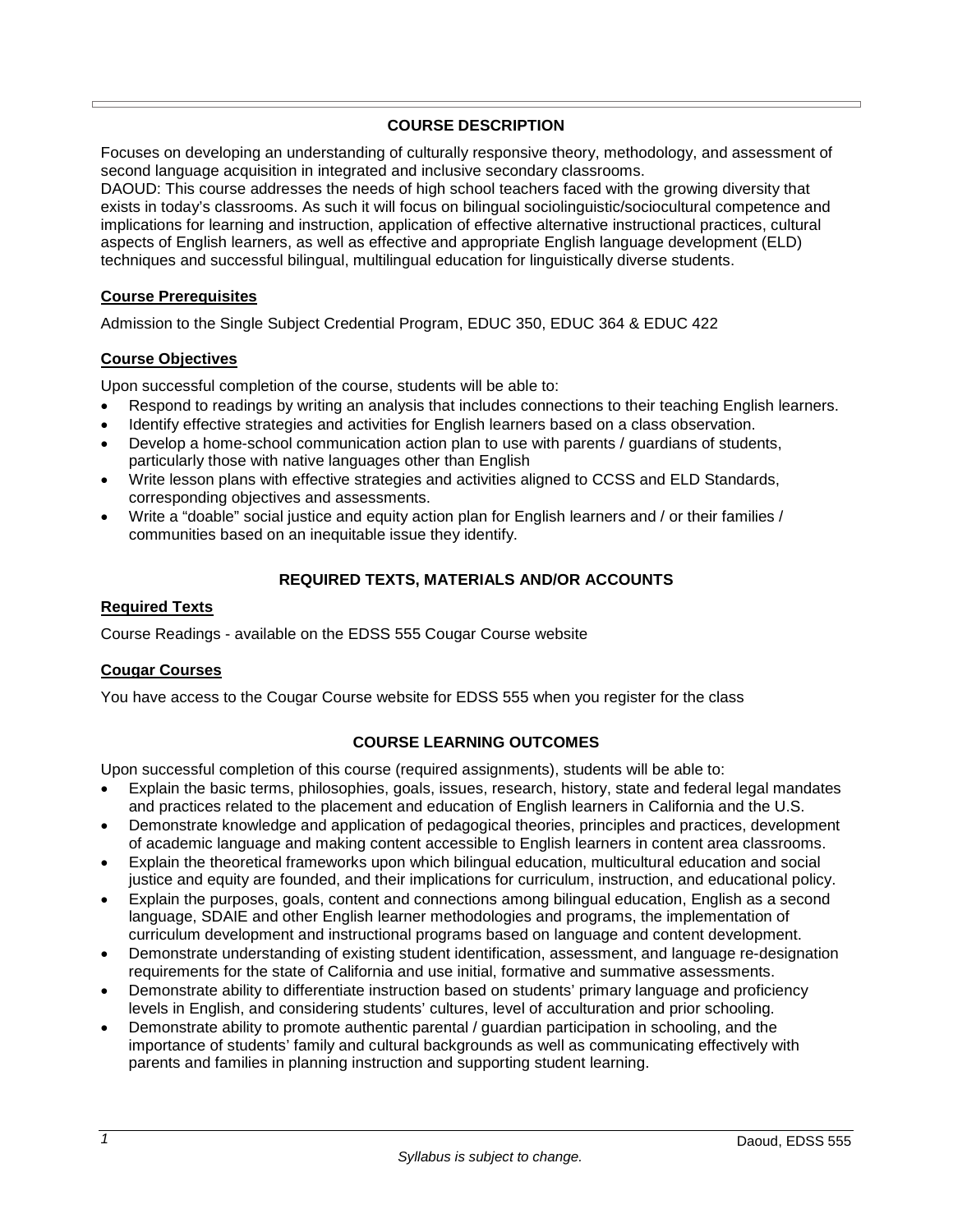# <span id="page-3-0"></span>**Authorization to Teach English Learners**

This credential program has been specifically designed to prepare teachers for the diversity of languages often encountered in California public school classrooms. The authorization to teach English learners is met through the infusion of content and experiences within the credential program, as well as additional coursework. Candidates successfully completing this program receive a credential with authorization to teach English learners. *(Approved by CCTC in SB 2042 Program Standards, August 02)*

# <span id="page-3-1"></span>**Teacher Performance Expectation (TPE) Competencies (2017)**

The course objectives, assignments, and assessments have been aligned with the CTC standards for (Single Subject, Multiple Subject, Special Education, etc.) Credential. This course is designed to help teachers seeking a California teaching credential to develop the skills, knowledge, and attitudes necessary to assist schools and district in implementing effective programs for all students. The successful candidate will be able to merge theory and practice in order to realize a comprehensive and extensive educational program for all students. You will be required to formally address the following TPEs in this course:

- TPEs 1.6 / 2.2, 2.5 / 3.1, 3.2, 3.5 / 4.1, 4.4, 4.8 / 5.1, 5.5, 5.7 / 6.3, 6.4. 6.5, 6.7
- Foundational Social Justice and Equity TPE (local CSUSM TPE)

# <span id="page-3-2"></span>**Teacher Performance Assessment**

Beginning July 1, 2008 all California credential candidates must successfully complete a state-approved Teacher Performance Assessment (TPA), as part of the credential program of preparation. During the 2019- 20 academic year the CSUSM Single Subject credential program will use the CalTPA (California Teacher Performance Assessment).

### <span id="page-3-3"></span>**CalTPA**

To assist with your successful completion of the CalTPA, a series of informational seminars are offered over the course of the program. TPA related questions and logistical concerns are to be addressed during the seminars. Your attendance to TPA seminars will greatly contribute to your success on the assessment. The CalTPA Candidate Handbook, TPA seminar schedule, and other TPA support materials may be found on the SOE website: <http://www.csusm.edu/education/CalTPA/ProgramMaterialsTPA.html>

Additionally, to support your success in your credential program and with TPA, SOE classes use common pedagogical language, lesson plans (lesson designs), and unit plans (unit designs).

# <span id="page-3-4"></span>**Expected Dispositions for the Education Profession**

Education is a profession that has, at its core, certain dispositional attributes that must be acquired and developed. Teaching and working with learners of all ages requires not only specific content knowledge and pedagogical skills, but positive attitudes about multiple dimensions of the profession. The School of Education has identified six dispositions that must be evident in teacher candidates: social justice and equity, collaboration, critical thinking, professional ethics, reflective teaching and learning, and life-long learning. These dispositions have observable actions that will be assessed throughout the preparation program. For each dispositional element, there are three levels of performance - *unacceptable*, *initial target*, and *advanced target*. The description and rubric for the three levels of performance offer measurable behaviors and examples.

The assessment is designed to provide candidates with ongoing feedback for their growth in professional dispositions and includes a self-assessment by the candidate. The dispositions and rubric are presented, explained and assessed in one or more designated courses in each program as well as in clinical practice. Based upon assessment feedback candidates will compose a reflection that becomes part of the candidate's Teaching Performance Expectation portfolio. Candidates are expected to meet the level of *initial target* during the program.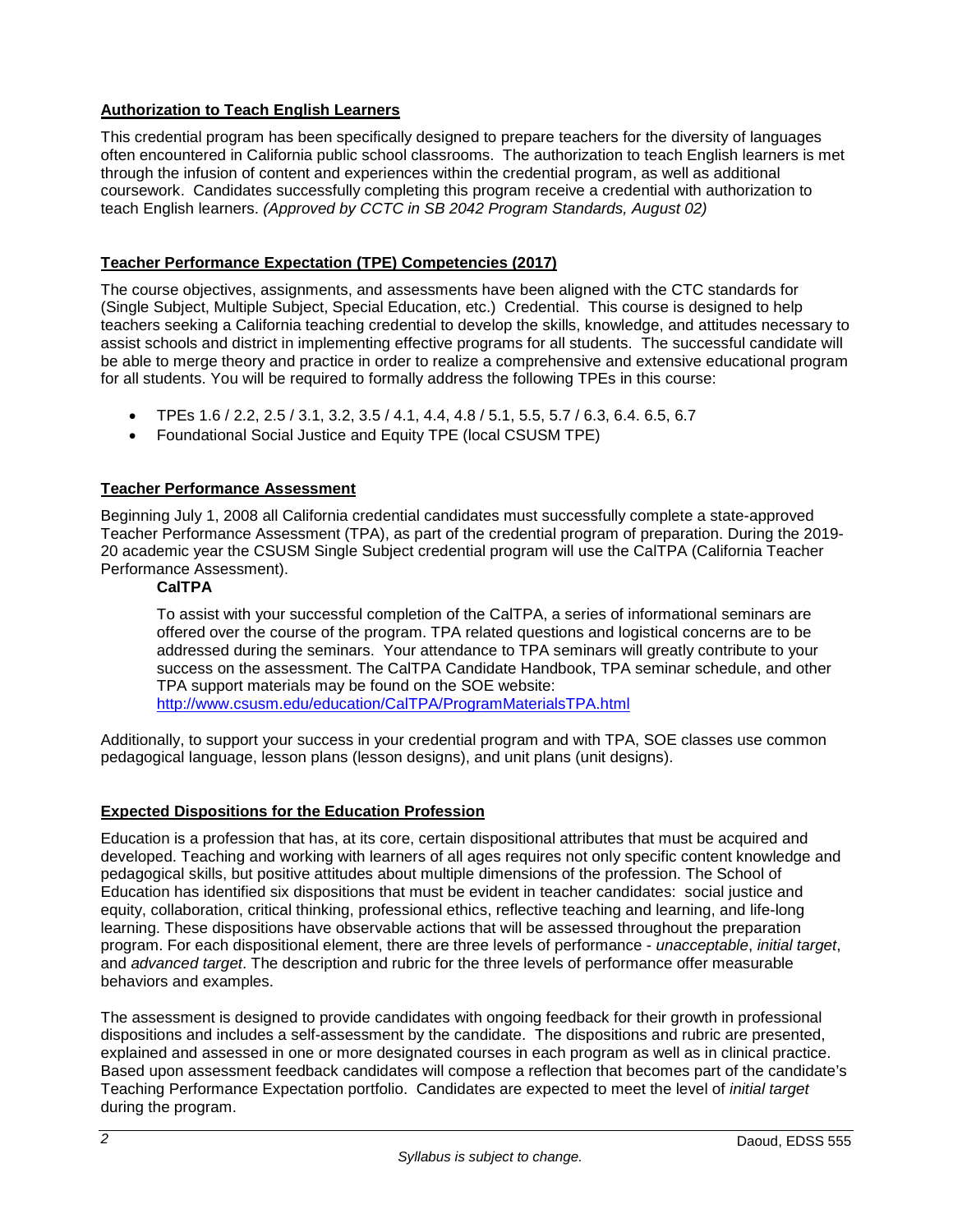# **COURSE REQUIREMENTS AND GRADED COURSE COMPONENTS**

# <span id="page-4-1"></span><span id="page-4-0"></span>**Course Assignments**

Teacher education is a professional preparation program. It is expected that teacher candidates will come to class prepared to discuss the readings, submit required assignments, and participate in class activities. Teacher candidates are expected to adhere to academic honesty and integrity, standards of dependability, confidentiality and writing achievement. Because it is important for teachers to be able to effectively communicate their ideas to students, parents, colleagues, and administrators, writing that is original, clear and error-free is a priority for the School of Education.

<span id="page-4-2"></span>

| Reading Responses / EL Survey & Reflection<br>$\bullet$         | 20 points |
|-----------------------------------------------------------------|-----------|
| ELD / SDAIE Lesson Observation<br>$\bullet$                     | 15 points |
| Vocabulary Lesson<br>$\bullet$                                  | 20 points |
| Scope and Sequence focused on English Learners<br>$\bullet$     | 10 points |
| Home-School Communication Action Plan<br>$\bullet$              | 15 points |
| Social Justice & Equity Action Plan & Presentation<br>20 points |           |
| <b>Grading Standards</b>                                        |           |

#### $92 - 100$  A  $90 - 91$  A-88 – 89 B+ 82 – 87 B 80 – 81 B- 78 – 79 C+<br>72 – 77 C 70 – 71 C- $70 - 71$  C-

### <span id="page-4-3"></span>**Final Exam Statement**

This course does not have a final exam.

#### <span id="page-4-4"></span>**School of Education/Course Attendance Policy**

Due to the dynamic and interactive nature of courses in the School of Education, all candidates (course participants) are expected to attend all classes and participate actively. At a minimum, candidates (course participants) must attend more than 80% of class time, or s/he may not receive a passing grade for the course at the discretion of the instructor. Individual instructors may adopt more stringent attendance requirements. Should the candidate (course participants) have extenuating circumstances, s/he should contact the instructor as soon as possible. *(Adopted by the COE Governance Community, December, 1997).*

**This course:** Attendance and promptness reflect the professional dispositional behaviors required and expected in the teaching profession. A minimum grade of C+ is required in all credential courses to earn the single subject credential. Absences and late arrivals/early departures will affect the final grade. *Teacher candidates may have one absence with no penalty.* **Second absence will result in a decrease of halfletter grade (5%).** Third absence will result in a decrease of a letter grade or more, a Statement of Concern and possible failure of class. Second tardy or early departure will receive a warning. **Third tardy or early departure will result in a decrease of a half-letter grade (5%) and a Statement of Concern.** Statement of Concern will require the candidate to write an action plan to resolve the issue. A total of three Statements of Concern on this and/or other issues combined warrant exit from the program.

#### <span id="page-4-5"></span>**Policy on Late/Missed Work**

No credit will be given if you miss an in class assignment or required presentation. Assignments submitted late will not receive full credit. If extenuating circumstances occur, the teacher candidate should contact the instructor as soon as possible to make appropriate arrangements.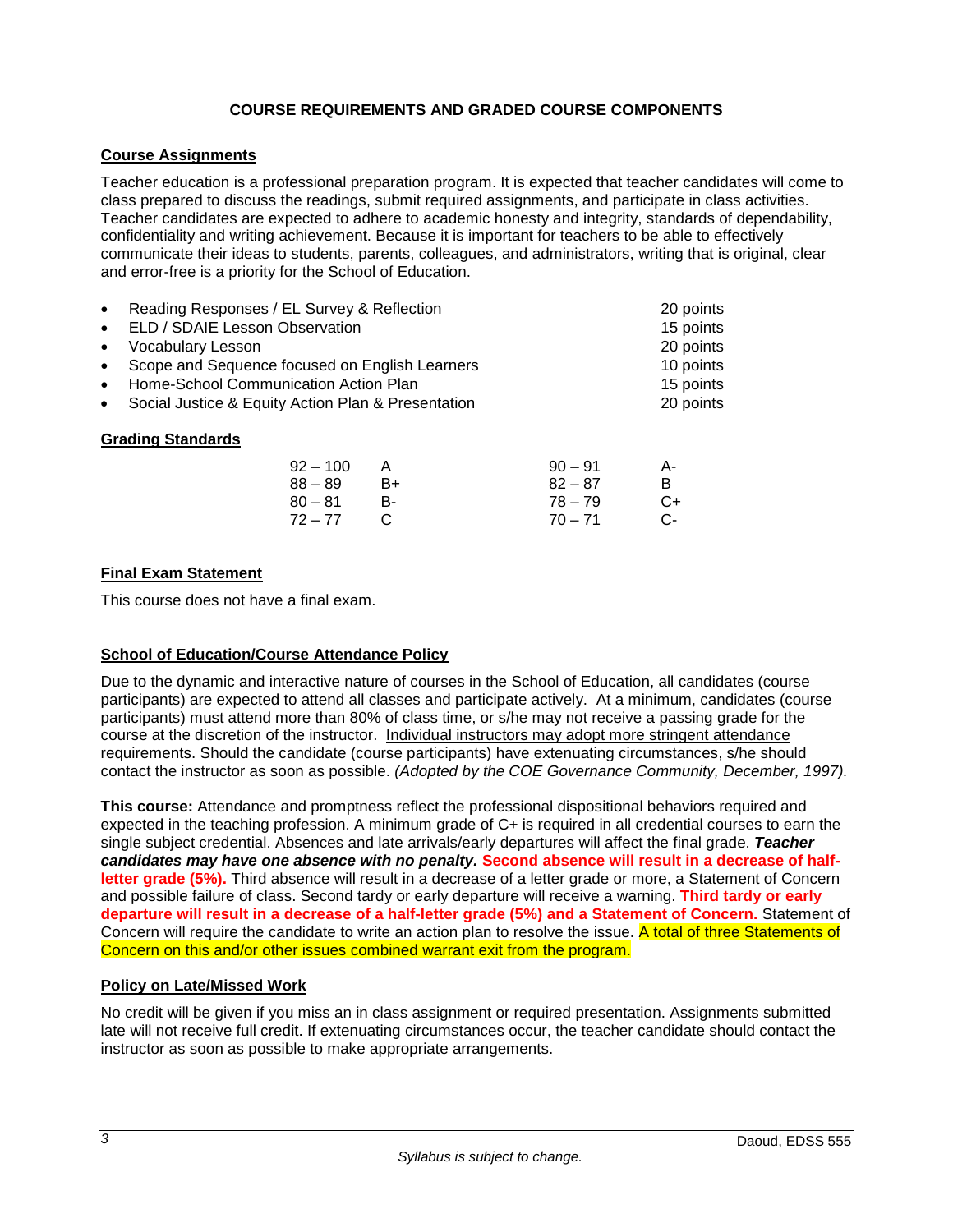# **ASSIGNMENT DESCRIPTIONS**

<span id="page-5-0"></span>**Reading Responses / Get to Know You Survey & EL Reflection (5 points each) 20 points** You will submit the survey you created during Orientation along with a reflection specific to getting to know your English learner students (5 points). Additionally, you will write three (3) Reading Responses (5 points each) due throughout the semester. Responses are approximately **one paragraph** in length and will be posted to the Cougar Course website before the class session in which they are due. The topics/themes covered in each Reading Response as they relate to the candidates' *experiences with English learners*

- will be discussed during the class session on which they are due. Responses **must** include:
- A written analysis of the assigned topic that reflects understanding of the key concepts, including comments / analysis from the required readings.
- A reference to the required reading by using at least one citation that supports your analysis.

| <b>Readings Response</b><br><b>Components / Criteria</b> | <b>Full Credit</b>                                                                                                                                            | <b>Partial Credit</b>                                                          | <b>No Credit</b>                                        |
|----------------------------------------------------------|---------------------------------------------------------------------------------------------------------------------------------------------------------------|--------------------------------------------------------------------------------|---------------------------------------------------------|
| <b>Analysis</b><br>4 points                              | Response includes an analysis<br>of the assigned readings AND an<br>understanding of the connections<br>between the readings and<br>teaching English learners | Response includes an<br>analysis of one or more<br>of the assigned readings    | Response did not include an<br>analysis of the readings |
| Reference<br>1 point                                     | Response referenced the<br>required readings and included<br>at least one citation                                                                            | Response referenced the<br>required readings but did<br>not include a citation | Response did not reference<br>the required readings     |

*(TPE 4.1, 4.4, 5.1, 6.2, 6.5, 6.7, Foundational SJE)*

# **ELD / SDAIE Lesson Observation 15 points**

For this assignment, you will observe an ELD or SDAIE lesson at your school site in a classroom **setting that includes your English learner focus student** (ELD, SDAIE / Sheltered, or "mainstream"). Your observation write-up should include; a description of the classroom, what the teacher did (instructional strategies), and what the students did (learning activities). You can refer to the SIOP Protocol (EDSS 555 Cougar Course - "Resources") as a guideline for what to look for in an effective lesson for English learners. In your write-up, you should discuss why the lesson/activity observed was effective for the English learners in the class as well as specifically for your English learner focus student. Consider the following questions in your write-up for your English learner focus student: how did s/he engage in the lesson?, how did s/he interact with his/her peers?, was s/he successful in meeting the language and content objectives?, how did the teacher differentiate for her/him?

| <b>ELD/SDAIE Observation</b>    | <b>Full Credit</b>                                      | <b>Partial Credit</b>                                   | <b>No Credit</b>           |
|---------------------------------|---------------------------------------------------------|---------------------------------------------------------|----------------------------|
| <b>Components / Criteria</b>    |                                                         |                                                         |                            |
| Description of the class        | Description of the class                                | Write-up includes a partial                             | Write-up did not include a |
| 2 points                        | includes; type of class, number                         | description (i.e., type of                              | description of the class   |
|                                 | of students AND number and<br>proficiency levels of ELs | class and the total number<br>of students in the class) |                            |
| <b>Instructional Strategies</b> | Write-up includes a description                         | Write-up includes a                                     | Write-up did not include a |
| (What the teacher did)          | of identified <b>SDAIE</b>                              | description of the                                      | description of the         |
| 4 points                        | instructional strategies used by                        | instructional strategies used                           | instructional strategies   |
|                                 | the teacher observed in the                             | by the teacher observed in                              | used by the teacher        |
|                                 | lesson AND an analysis of why                           | the lesson                                              | observed in the lesson     |
|                                 | the strategies were effective                           |                                                         |                            |
| <b>Learning Activities</b>      | Write-up includes a description                         | Write-up includes a                                     | Write-up did not include a |
| (What the students did)         | of the student activities                               | description of the student                              | description of the student |
| 4 points                        | observed in the lesson AND an                           | activities observed in the                              | activities observed in the |
|                                 | analysis of why the activities                          | lesson                                                  | lesson                     |
|                                 | were effective for the English                          |                                                         |                            |
|                                 | learners in the class                                   |                                                         |                            |
| <b>EL Focus Student</b>         | Write-up includes detailed                              | Write-up includes general                               | Write-up does not include  |
| 5 points                        | information on the English                              | information on the English                              | information on the         |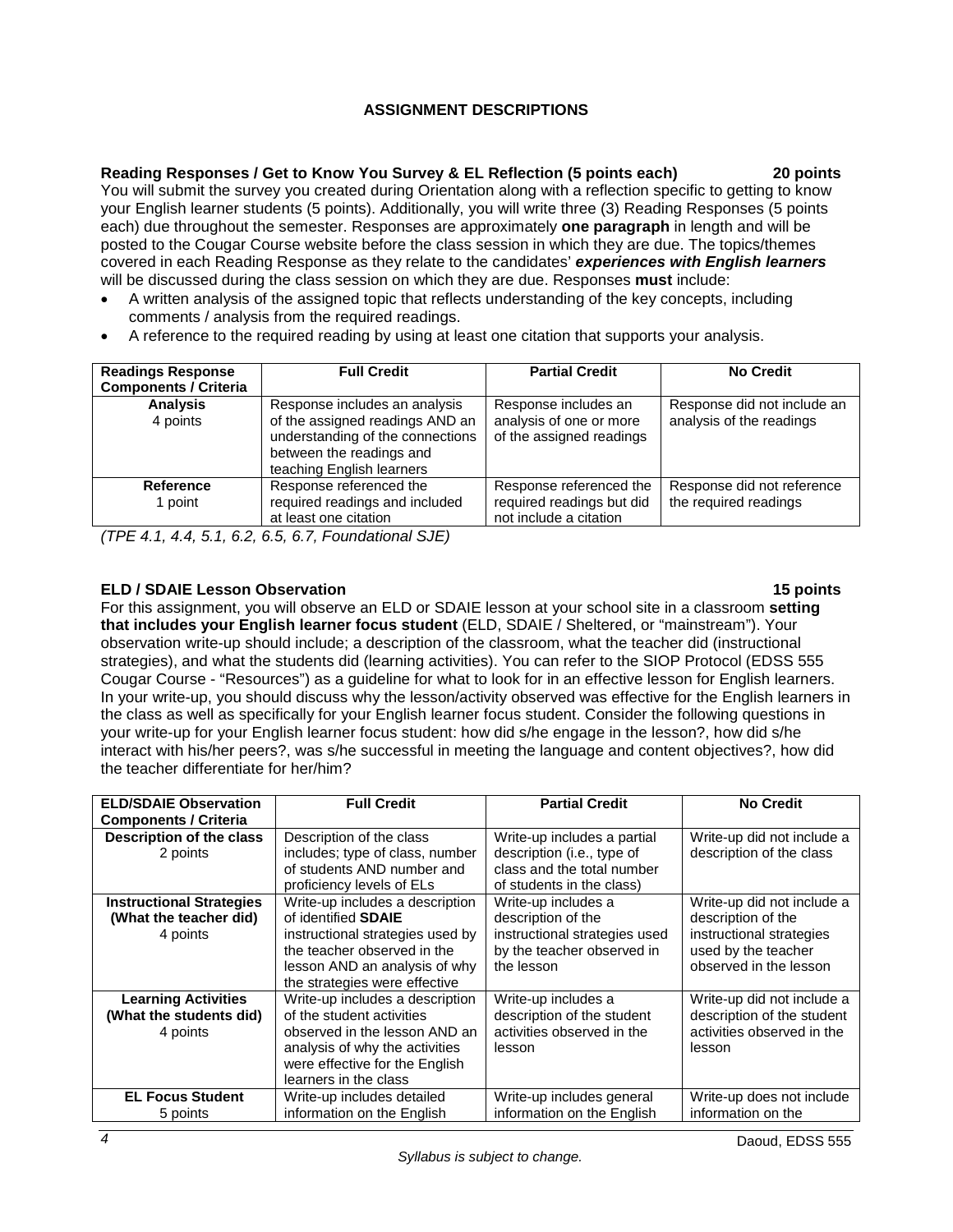| learner focus student as<br>described in the assignment;<br>- How did s/he engage in the<br>lesson?<br>- How did s/he interact with<br>his/her peers?<br>- Was s/he successful in<br>meeting the language and<br>content objectives?<br>- How did the teacher<br>differentiate for her/him? | learner focus student | English learner focus<br>student |
|---------------------------------------------------------------------------------------------------------------------------------------------------------------------------------------------------------------------------------------------------------------------------------------------|-----------------------|----------------------------------|

*(TPE 1.6, 3.2)*

# **Vocabulary Lesson and English Learner (EL) Reflection / Rationale 20 points**

Each candidate will write a lesson that clearly incorporates the SDAIE methodologies discussed in class and in course readings thus far in the semester. Your vocabulary (SDAIE) lesson should be appropriate for English learners at various ELD proficiency levels in your content area classroom. Your lesson will include a reflection / rationale focused on the English learners in your class. The rubric below provides guidance on the required elements of this lesson plan.

| <b>Areas that Need Work</b>     | <b>Success Criteria</b>                                      | <b>Areas of Advanced Work</b> |
|---------------------------------|--------------------------------------------------------------|-------------------------------|
| <b>Falls Below Expectations</b> | <b>Meets Expectations</b>                                    | <b>Exceeds Expectations</b>   |
|                                 | Materials/Resources 2 points: All materials for teaching     |                               |
|                                 | lesson are provided with consideration of Universal          |                               |
|                                 | Design for Learning (UDL), needed multi-tiered support       |                               |
|                                 | systems (MTSS)- adaptations/modifications, and               |                               |
|                                 | culturally relevant.                                         |                               |
|                                 | Preliminary Information: Class Profile & Individual          |                               |
|                                 | Supports 2 points: Planning for instruction includes         |                               |
|                                 | preliminary information (student profile information,        |                               |
|                                 | placement within curriculum, and developmental               |                               |
|                                 | considerations) and provides the reader with a clear         |                               |
|                                 | understanding of the students in the classroom as well as    |                               |
|                                 | the lesson's relationship to the larger curriculum.          |                               |
|                                 | Standards and Objectives 4 points: The lesson plan           |                               |
|                                 | clearly articulates content and ELD standards and            |                               |
|                                 | objectives. There is an alignment between these              |                               |
|                                 | components. Objectives are observable and are                |                               |
|                                 | measurable.                                                  |                               |
|                                 | Assessment Strategies 4 points: Informal and formal          |                               |
|                                 | formative assessment strategies are included in              |                               |
|                                 | appropriate places within the lesson sequence.               |                               |
|                                 | Assessment strategies are designed using the Universal       |                               |
|                                 | Design for Learning framework and/or consider students'      |                               |
|                                 | needed accommodations/ modifications. Universal              |                               |
|                                 | Design strategies are notated in colored text and            |                               |
|                                 | accompanied by a comment box providing the rationale         |                               |
|                                 | for the design decision. Assessment strategies are           |                               |
|                                 | designed to provide understandings of students'              |                               |
|                                 | progress toward the objectives.                              |                               |
|                                 | Instructional strategies and learning activities 3 points:   |                               |
|                                 | Instructional strategies and learning activities are clearly |                               |
|                                 | articulated and designed to teach to the objectives of the   |                               |
|                                 | lesson. Decisions based on Universal Design for Learning     |                               |
|                                 | (UDL) and/or students' needed accommodations/                |                               |
|                                 | modifications (MTSS) are notated in colored text (purple     |                               |

# **2019 Single Subject Lesson Planning Assignment Rubric 20 points possible**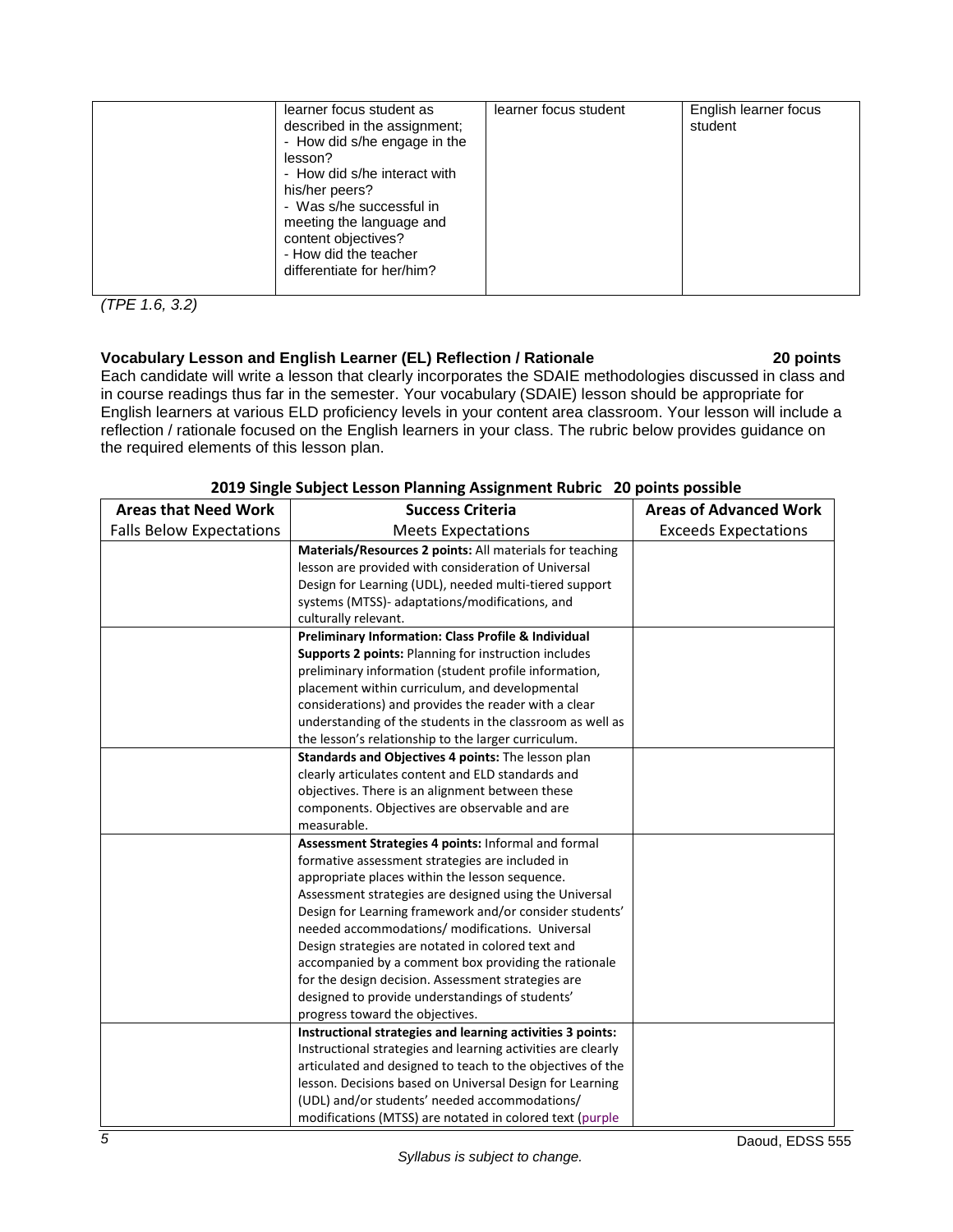| - ELL, blue - st. w/ IEP & green - another focus st.), and |  |
|------------------------------------------------------------|--|
| accompanying comment boxes lay out how the lesson          |  |
| design decisions were made with the students in mind.      |  |
| Each section of colored text is accompanied by a           |  |
| corresponding comment box with a rationale.                |  |
| Rationale/Reflection 5 points: Describes how the lesson    |  |
| plan maximizes learning opportunities and provides         |  |
| access to the curriculum for:                              |  |
| Whole Class                                                |  |
| ELL.                                                       |  |
| Student w/IEP                                              |  |
| Another Focus Student                                      |  |
| using multiple means of engagement, representation         |  |
| and action/expression. The rationale/reflection includes   |  |
| a self-assessment focused on how well the lesson           |  |
| addressed students' needs and the use of Universal         |  |
| Design for Learning within the lesson plan design.         |  |

*(TPE 2.2, 2.5, 3.1, 3.2, 3.5, 4.4, 5.1, 5.7, Foundational SJE)*

# **Scope and Sequence focused on English Learners 10 points**

For this assignment, teacher candidates will build upon the Scope and Sequence Unit you complete in your methods classes. You will submit your Scope and Sequence Unit along with a reflection that explains how you infused standards, objectives and strategies for English learners throughout the unit. You will complete a checklist (provided in class) that explains how your unit plan addressed English learners in your class, including how you differentiated strategies, activities and assessments for your English learner focus student. *(TPE 3.1, 3.2, 3.5)*

# **Home – School Communication Action Plan** 15 **<b>points** 15 **points**

Teacher candidates will research "best practices" of communicating with parents / guardians, particularly those whose primary language is not English. Based on their findings, each candidate will create an action plan of how he/she plans to communicate with all parents and guardians upon becoming a teacher.

| <b>Communication Plan</b><br><b>Components/Criteria</b> | <b>Full Credit</b>                                                                                                                                                                                                             | <b>Partial Credit</b>                                                           | <b>No Credit</b>                                                                        |
|---------------------------------------------------------|--------------------------------------------------------------------------------------------------------------------------------------------------------------------------------------------------------------------------------|---------------------------------------------------------------------------------|-----------------------------------------------------------------------------------------|
| <b>To Name</b><br>2 points                              | An issue is named in the Action Plan<br>and includes a description of the<br>parents / guardians the plan addresses                                                                                                            | An issue is named in<br>the Action Plan                                         | An issue is not named in<br>the Action Plan                                             |
| <b>To Reflect Critically</b><br>3 points                | The Action Plan contains a critical<br>reflection of the identified issue and<br>includes references to course<br>readings, discussions / interviews with<br>colleagues, and/or your experiences<br>with parents / guardians   | The Action Plan<br>contains a critical<br>reflection of the<br>identified issue | The Action Plan does<br>not include a critical<br>reflection of the<br>identified issue |
| <b>To Act</b><br>10 points                              | An action plan addressing the<br>identified issue is included and the<br>plan includes the following: specific<br>steps, activities and/or resources, and<br>detailed processes for how the action<br>plan will be implemented | An action plan<br>addressing the<br>identified issue is<br>included             | An action plan<br>addressing an identified<br>issue is not included                     |

*(TPE 5.5, Foundational SJE)*

# **Social Justice and Equity Action Plan & Presentation 20 points**

In EDSS 555, you are responsible for demonstrating that you have met the Foundational Social Justice and Equity TPE in your coursework. Candidates will create a Social Justice & Equity Action Plan that s/he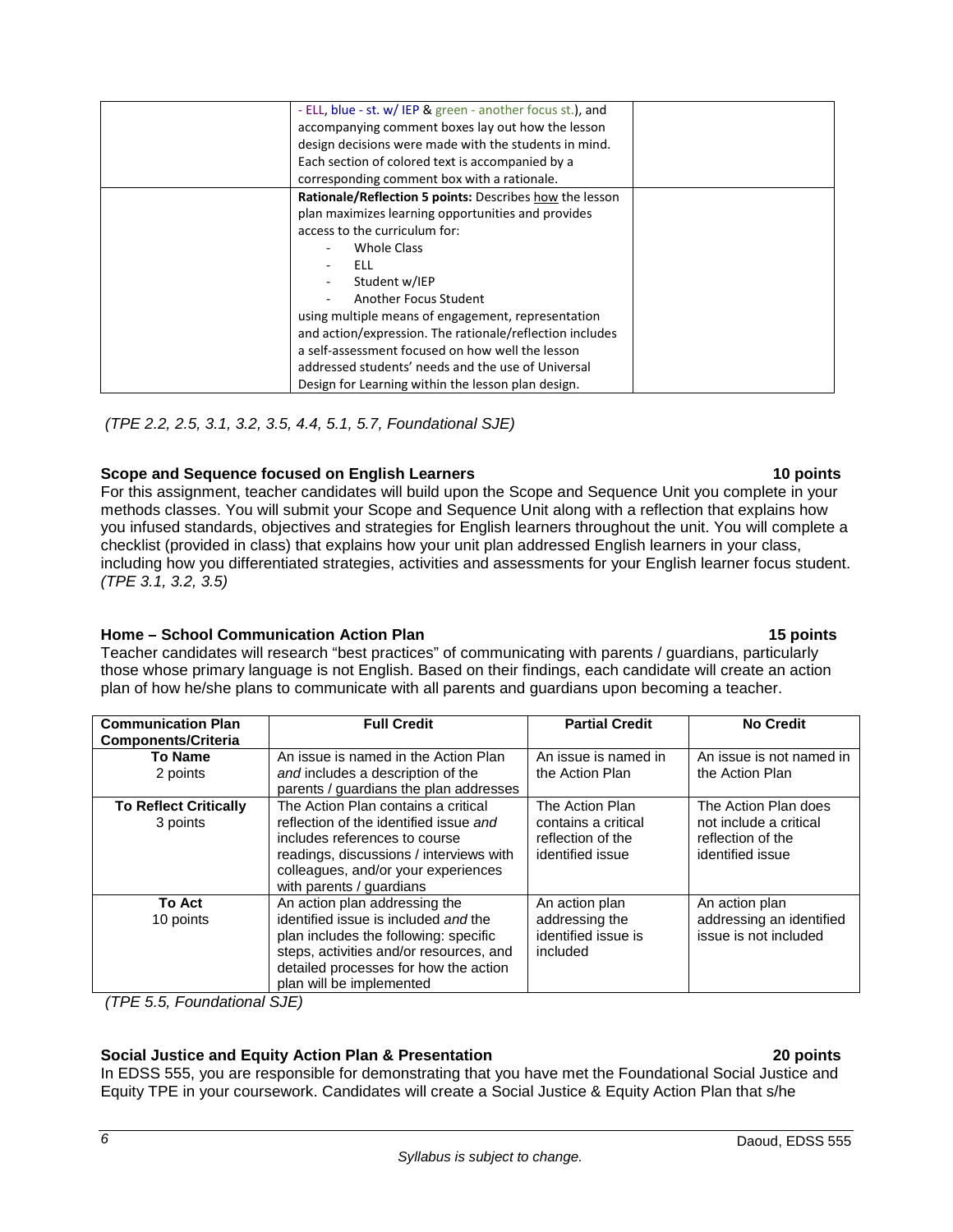designs specifically for his/her English learners and/or their families and communities. Your plan will discuss how you, will address an issue of social justice and/or equity in a middle / high school context.

Drafts of the SJE Action Plans are due throughout the semester for peer review and analysis. **Candidates will present their SJE Action Plans at our final collaborative class session on December 2nd.**

| <b>SJE Action Plan</b><br>Components/Criteria | <b>Full Credit</b>                                                                                                                                                                                                                                     | <b>Partial Credit</b>                                                                   | <b>No Credit</b>                                                                               |
|-----------------------------------------------|--------------------------------------------------------------------------------------------------------------------------------------------------------------------------------------------------------------------------------------------------------|-----------------------------------------------------------------------------------------|------------------------------------------------------------------------------------------------|
| <b>To Name</b><br>2 points                    | An issue is named in the SJE Action<br>Plan and the plan includes a description<br>of the English learners the plan<br>addresses as well as the implications<br>on their educational experiences                                                       | An issue is named in the SJE<br><b>Action Plan</b>                                      | An issue is not<br>named in the SJE<br><b>Action Plan</b>                                      |
| <b>To Reflect Critically</b><br>3 points      | The SJE Action Plan includes a critical<br>reflection of the identified issue and the<br>plan includes references to course<br>readings, discussions / interviews with<br>colleagues, and/or your experiences<br>with English learners                 | The SJE Action Plan includes<br>a critical reflection of the<br>identified issue        | The SJE Action<br>Plan does not<br>include a critical<br>reflection of the<br>identified issue |
| <b>To Act</b><br>10 points                    | An action plan addressing the identified<br>issue is included and the plan contains<br>the following: specific steps or activities,<br>detailed processes, and a timeline that<br>demonstrates how social justice &<br>equity for ELs will be achieved | An action plan addressing the<br>identified issue is included                           | An action plan<br>addressing an<br>identified issue is<br>not included                         |
| <b>Presentation</b><br>5 points               | Candidate prepares a poster<br>presentation and presents his/her SJE<br><b>Action Plan</b>                                                                                                                                                             | Candidate prepares a poster<br>presentation but does not<br>present his/her Action Plan | Candidate does not<br>prepare or present<br>the SJE Action Plan                                |

*(TPE 6.4, Foundational SJE)*

# **GENERAL CONSIDERATIONS**

# <span id="page-8-0"></span>**CSUSM Academic Honesty Policy**

Students will be expected to adhere to standards of academic honesty and integrity, as outlined in the Student Academic Honesty Policy. All assignments must be original work, clear and error-free. All ideas/material that are borrowed from other sources must have appropriate references to the original sources. Any quoted material should give credit to the source and be punctuated accordingly.

Academic Honesty and Integrity: Students are responsible for honest completion and representation of their work. Your course catalog details the ethical standards and penalties for infractions. There will be zero tolerance for infractions. If you believe there has been an infraction by someone in the class, please bring it to the instructor's attention. The instructor reserves the right to discipline any student for academic dishonesty, in accordance with the general rules and regulations of the university. Disciplinary action may include the lowering of grades and/or the assignment of a failing grade for an exam, assignment, or the class as a whole.

Incidents of Academic Dishonesty will be reported to the Dean of Students. Sanctions at the University level may include suspension or expulsion from the University.

Refer to the full Academic Honesty Policy at: [http://www.csusm.edu/policies/active/documents/Academic\\_Honesty\\_Policy.html](http://www.csusm.edu/policies/active/documents/Academic_Honesty_Policy.html)

# <span id="page-8-1"></span>**Plagiarism**

As an educator, it is expected that each candidate (course participant) will do his/her own work, and contribute equally to group projects and processes. Plagiarism or cheating is unacceptable under any circumstances. If you are in doubt about whether your work is paraphrased or plagiarized see the Plagiarism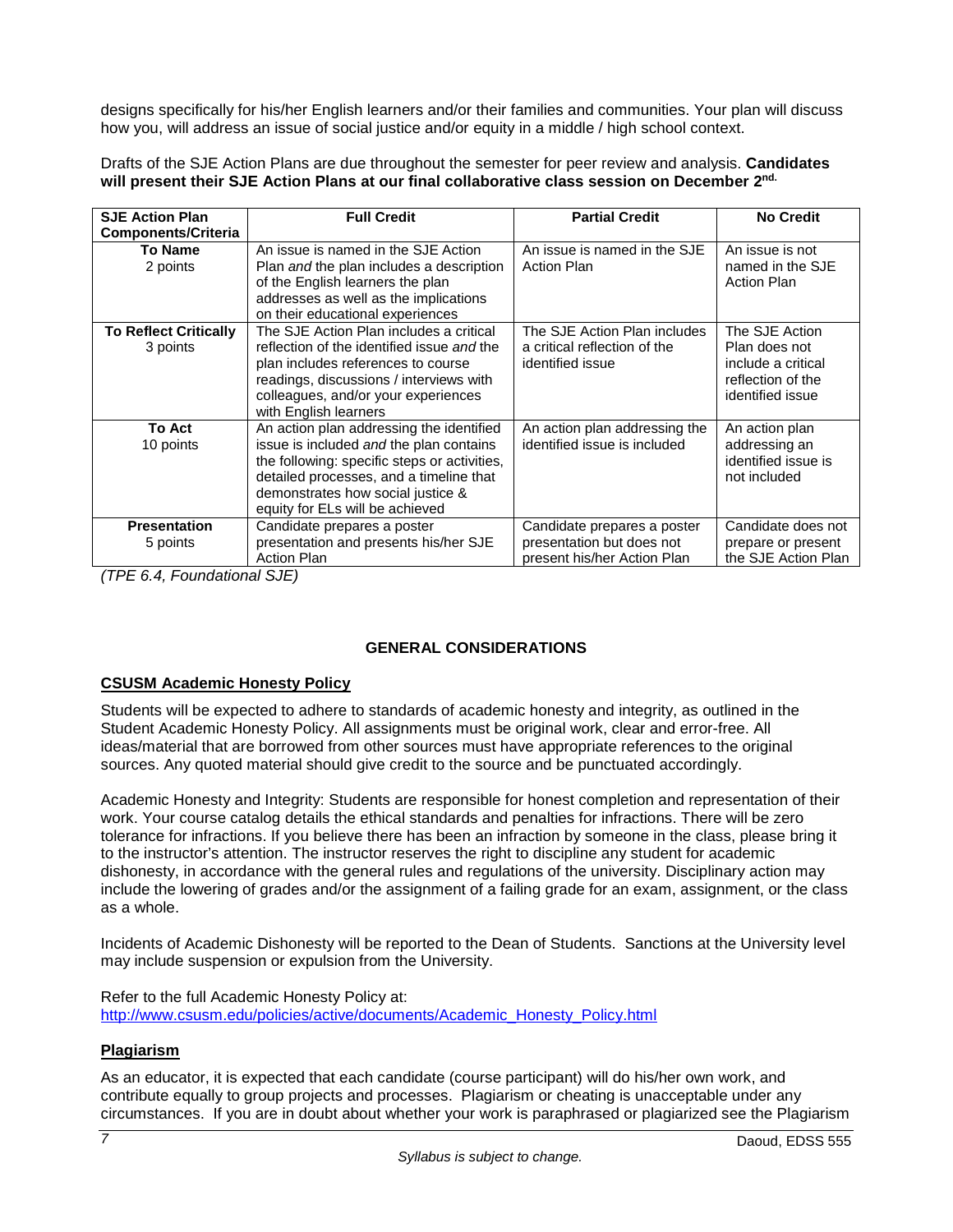Prevention for Students website [http://library.csusm.edu/plagiarism/index.html.](http://library.csusm.edu/plagiarism/index.html) If there are questions about academic honesty, please consult the University catalog.

# <span id="page-9-0"></span>**Students with Disabilities Requiring Reasonable Accommodations**

Students with disabilities who require reasonable accommodations must seek approval for services by providing appropriate and recent documentation to the Office of Disability Support Services (DSS). This office is in Craven Hall 4300, contact by phone at (760) 750-4905, or TTY (760) 750-4909. Students authorized by DSS to receive reasonable accommodations should meet with their instructor during office hours or, in order to ensure confidentiality, in a more private setting.

# <span id="page-9-1"></span>**Credit Hour Policy Statement**

Per the University Credit Hour Policy, this is a 3-unit "lecture" course in which students are expected to spend a minimum of 2 hours outside of the classroom each week for each unit of credit engaged in learning.

#### <span id="page-9-2"></span>**All University Writing Requirement**

The writing requirement for this class will be met as described in the assignments. Every course (3 units or more) at the university must have a writing requirement of at least 2500 words.

### <span id="page-9-3"></span>**Electronic Communication Protocol**

Electronic correspondence is a part of your professional interactions. If you need to contact the instructor, email is often the easiest way to do so. It is my intention to respond to all received e-mails in a timely manner. Please be reminded that e-mail and on-line discussions are a very specific form of communication, with their own nuances and etiquette. For instance, electronic messages sent in all upper case (or lower case) letters, major typos, or slang, often communicate more than the sender originally intended. With that said, please be mindful of all e-mail and on-line discussion messages you send to your colleagues, to faculty members in the School of Education, or to persons within the greater educational community. All electronic messages should be crafted with professionalism and care.

Things to consider:

- Would I say in person what this electronic message specifically says?
- How could this message be misconstrued?
- Does this message represent my highest self?
- Am I sending this electronic message to avoid a face-to-face conversation?

In addition, if there is ever a concern with an electronic message sent to you, please talk with the author in person in order to correct any confusion.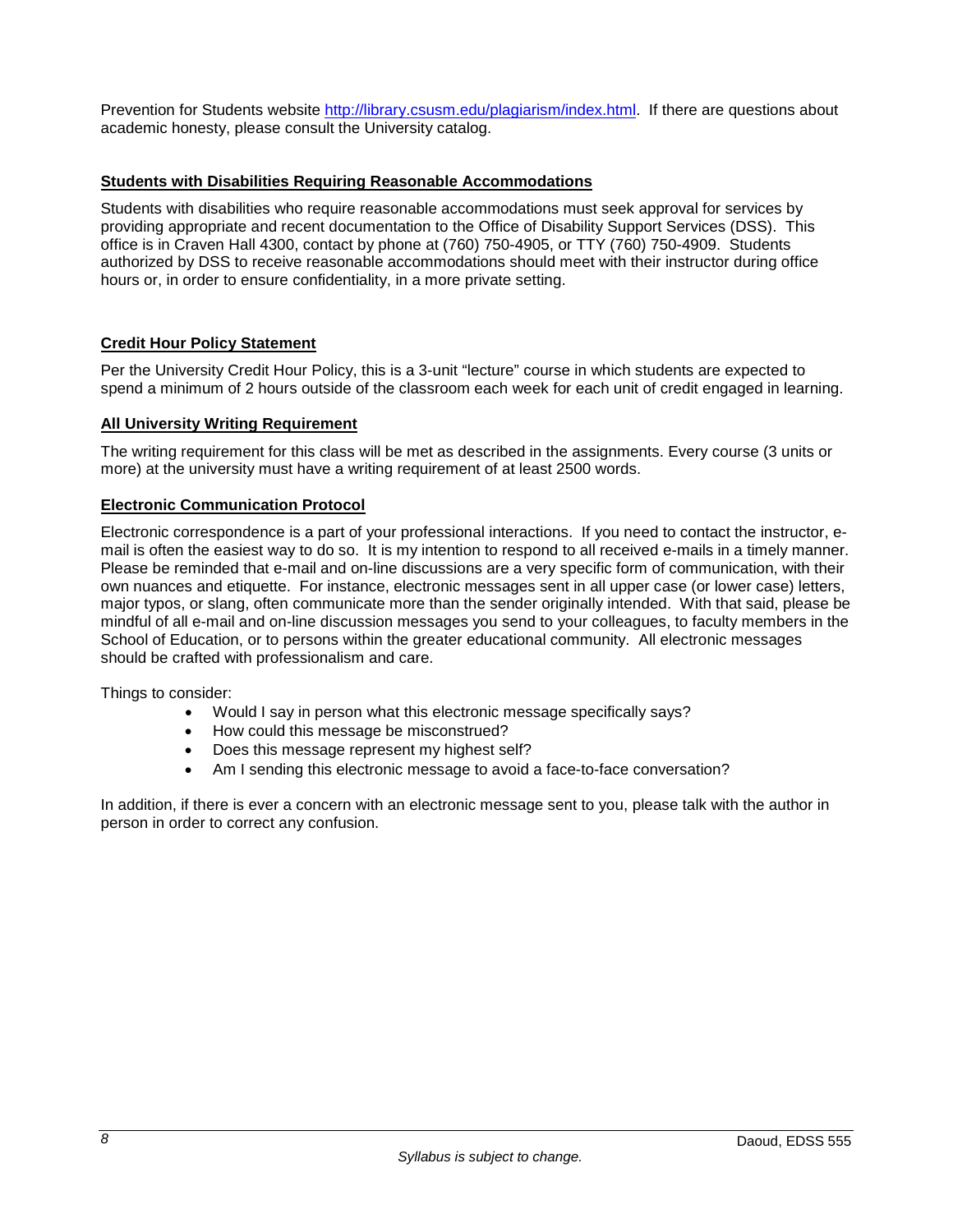# **SCHEDULE / COURSE OUTLINE**

# *Timeline subject to change due to "Teachable" Moments*

<span id="page-10-0"></span>

| Date                             | <b>Topic</b>                                                                         | <b>Assignments</b>                                                                                                                      |
|----------------------------------|--------------------------------------------------------------------------------------|-----------------------------------------------------------------------------------------------------------------------------------------|
| <b>Session 1</b><br>August 26    | Introduction / Overview<br>Schooling Experiences of CA's                             | Olsen - Reparable Harm: Fulfilling the Un-Kept Promises for<br>California's Long Term English Learners                                  |
|                                  | <b>English Learners</b>                                                              | Appendix C: Theoretical Foundations & Research Base for the<br><b>CA ELD Standards</b>                                                  |
|                                  | Working with the ELD Standards:<br>Profiles of English Learners at                   | DUE: Survey and English learner student reflection                                                                                      |
|                                  | various proficiency levels                                                           | Download the California ELD Standards for your grade level                                                                              |
| <b>Session 2</b><br>September 2  | Second Language Acquisition:<br>Theoretical Frameworks / Theory<br>to Practice       | Collier - Acquiring A 2 <sup>nd</sup> Language for School<br>Wright - Language Learning and Teaching                                    |
| <b>ONLINE</b>                    |                                                                                      | <b>DUE:</b> Data - Who Are the English learners at your school site?                                                                    |
|                                  |                                                                                      | DUE: Reading Response #1                                                                                                                |
| <b>Session 3</b><br>September 9  | <b>Collaborative Lesson Planning</b>                                                 | Echevarria, Vogt & Short (SIOP) - Building Background<br>Gibbons - Collaborative Group Work & 2 <sup>nd</sup> Language Learning         |
|                                  | Building Background-<br>vocabulary development                                       | <b>DUE:</b> Reading Response #2                                                                                                         |
|                                  | Using SDAIE strategies                                                               | <b>DUE:</b> Vocabulary words / concepts for lesson planning session                                                                     |
| <b>Session 4</b><br>September 16 | Multicultural Education / Culturally<br>Responsive Pedagogy                          | G. Gay - Culturally Responsive Teaching (Ch. 1)<br>Banks - Curriculum for Empowerment, Action & Change                                  |
|                                  | Students' assets and needs<br>Tapping into Funds of Knowledge                        | Intro to Culturally Relevant Pedagogy (video)<br>https://www.tolerance.org/magazine/an-introduction-to-<br>culturally-relevant-pedagogy |
|                                  | Analyzing injustices and<br>beginning to take socially just and                      |                                                                                                                                         |
|                                  | equitable actions                                                                    | DUE: Reading Response #3                                                                                                                |
| <b>Session 5</b><br>September 23 | <b>Collaborative Lesson Planning</b>                                                 | Fairbairn & Jones-Ho - General Principles of EL Assessment<br>and Instruction                                                           |
|                                  | Differentiated Assessments for<br><b>English Learners</b>                            | <b>DUE:</b> Draft of Vocabulary (SDAIE) lesson                                                                                          |
|                                  |                                                                                      | <b>DUE: ELD / SDAIE Observation</b>                                                                                                     |
| <b>Session 6</b><br>September 30 | SDAIE - Reading and Writing<br>Strategies Across Content Areas /<br>Academic English | Olson, Scarcella & Matuchniak - Informative/Explanatory Texts<br>Calderon, Trejo & Montenegro - Reading to Learn & Learning<br>to Read  |
|                                  | Socially Just Actions at Your<br><b>School Site</b>                                  | <b>DUE:</b> Draft of Vocabulary lesson for peer review / support                                                                        |
|                                  | <b>Strategy Rationales for ELs</b>                                                   | session to write strategy rationales for ELs                                                                                            |